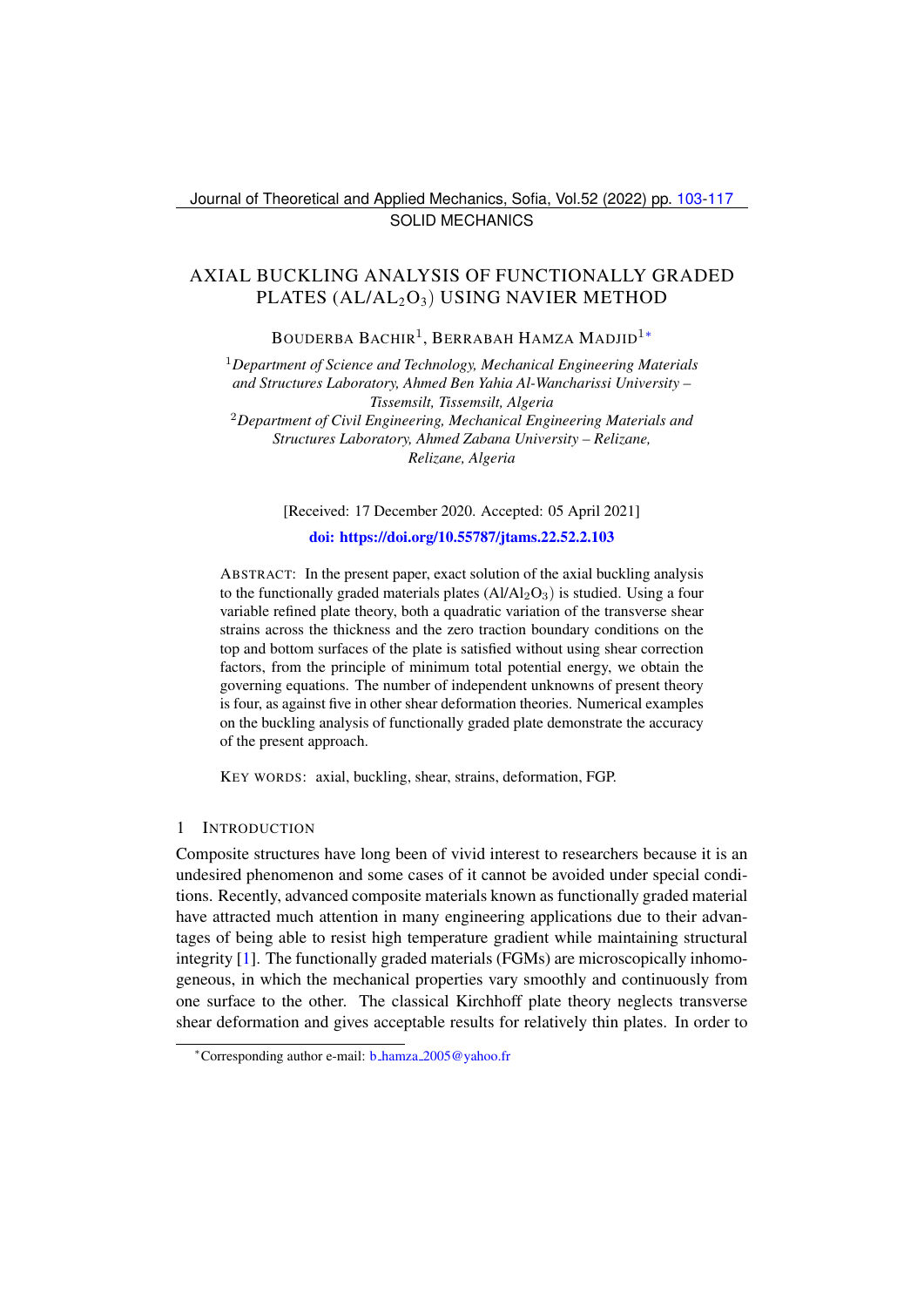circumvent this problem earlier attempts were made by Reissner [\[2\]](#page-12-1) and Mindlin [\[3\]](#page-12-2). However, a shear correction factor must be incorporated to overcome the problem of a constant transverse shear stress distribution and its value depends on various parameters, such as applied loads, boundary conditions and geometric parameters, etc. The inaccuracy occurs due to neglecting the effects of transverse shear and normal strains in the plate [\[4\]](#page-13-0). Due to continuous variation in material properties, the firstorder shear deformation theory and higher order shear deformation theory may be conveniently used in the analysis. It is noted that the first-order shear deformation theory proposed by Mindlin [\[3\]](#page-12-2) does not satisfy the parabolic variation of transverse shear strain in the thickness direction. Subsequently, many higher order theories were proposed, notable among them are [\[5–](#page-13-1)[8\]](#page-13-2). The higher order theories assume the in-plane displacements as a cubic expression of the thickness coordinate and the outof-plane displacement to be constant. Thus, the development of higher order shear deformation theory to assimilate the behaviour of FGM structures has been of high importance to the researchers. In the literature, studies of the buckling of FGM structures are as follows, several researchers have studied different phenomena such as buckling analysis of FGM plates under uniform, linear and non-linear in-plane loading is studied by [\[9\]](#page-13-3). In this paper, an efficient and simple refined theory is presented for buckling analysis of functionally graded thick plates. Numerical examples cover the effects of the gradient index, plate aspect ratio, side-to-thickness ratio on the critical buckling load of functionally graded plates are investigated and discussed. The buckling response of plates with functional gradation is presented in this article using Navier's method with plate theory with four variables. The properties of the materials of the plate are supposed to vary according to a form of power law in the direction of thickness. Equilibrium equations are calculated analytically.

### 2 FORMULATION

Consider a functionally graded plate of thicknessh, side length  $a$  in  $x$ -direction, and  $b$  in  $y$ -direction as shown in Fig. [1.](#page-2-0)

The assumptions of the present theory are as follows (see Shimpi [\[10\]](#page-13-4)):

- the transverse displacements are partitioned into bending and shear components;
- the in-plane displacement is partitioned into extension, bending, and shears components;
- the bending parts of the in-plane displacements are similar to those given by classical plate theory (CPT);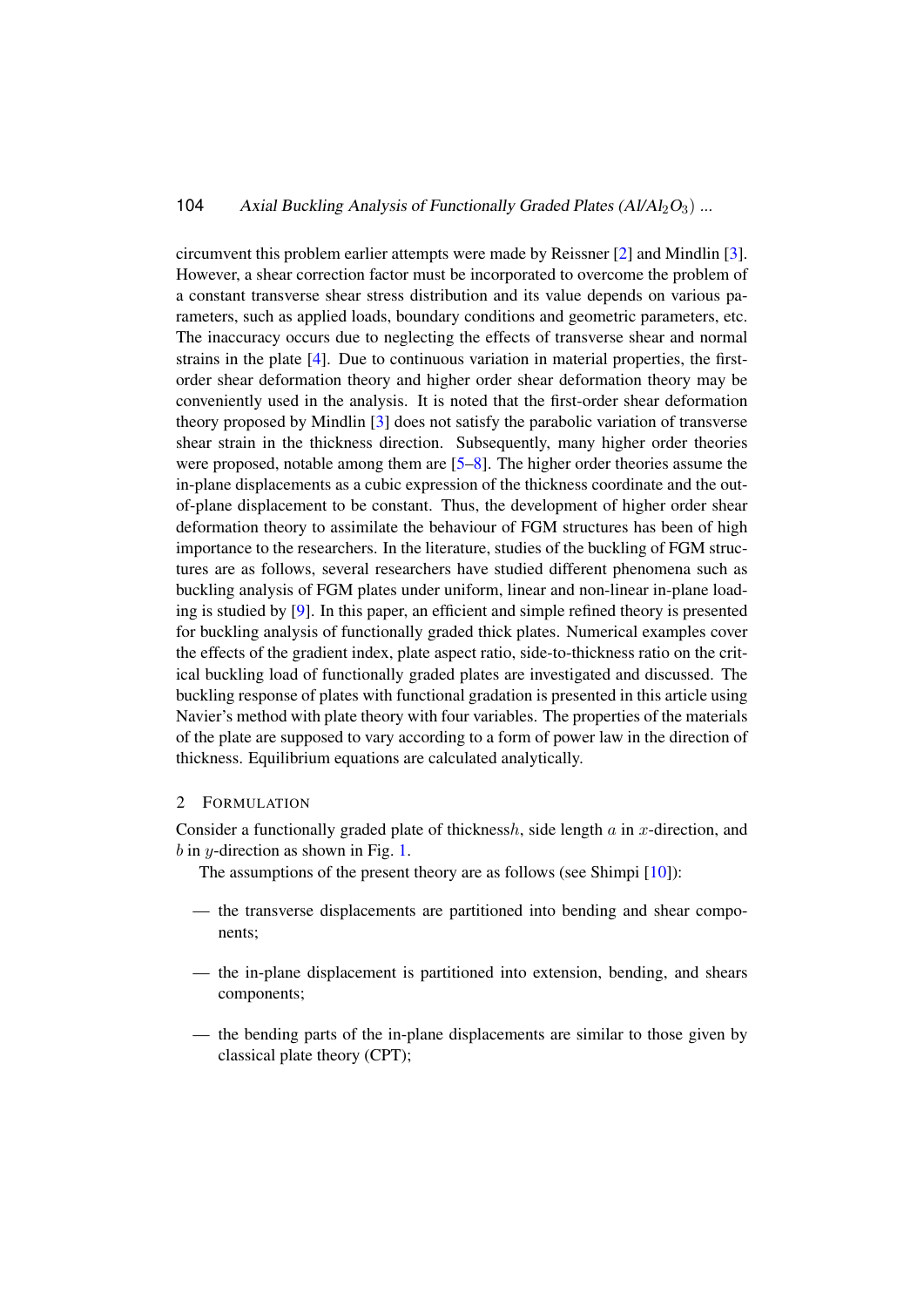<span id="page-2-0"></span>

Fig. 1. Geometry for rectangular FG plate subjected to compressive in-plane forces Fig. 1: Geometry for rectangular FG plate subjected to compressive in-plane forces.<br>and distributed shear forces. and distributed shear forces.

— the shear parts of the in-plane displacements give rise to the nonlinear variations of shear strains and hence to shear stresses through the thickness of the plate in such a way that the shear stresses vanish on the top and bottom surfaces of the plate.

Based on these assumptions, the following displacement field relations can be obtained:

(1)  
\n
$$
U(x, y, z) = u(x, y) - z \frac{\partial w_b}{\partial x} - \xi(z) \frac{\partial w_s}{\partial x},
$$
\n
$$
V(x, y, z) = v(x, y) - z \frac{\partial w_b}{\partial y} - \xi(z) \frac{\partial w_s}{\partial y},
$$
\n
$$
W(x, y, z) = w_b(x, y) + w_s(x, y),
$$

where U, V, W are displacements in the x, y, z directions, u, v and  $w<sub>b</sub>$ ,  $w<sub>s</sub>$  are midplane displacements and  $\xi(z)$  is a shape function that represents the distribution of the transverse shear strain and stress through the thickness, as presented in Table [1.](#page-3-0)

Consider a FG plate made of ceramic and metal, the material properties of FGM such as Young's modulus  $E$  are assumed to vary through the plate thickness with a power law distribution of the volume fraction of the two materials

(2) 
$$
E(z) = (E_{cm})V_C(z) + E_m, \quad E_{cm} = E_c - E_m,
$$

where  $E_c$  and  $E_m$  are the corresponding properties of the ceramic and metal, respectively, and  $p$  is the volume fraction exponent which takes values greater than or equal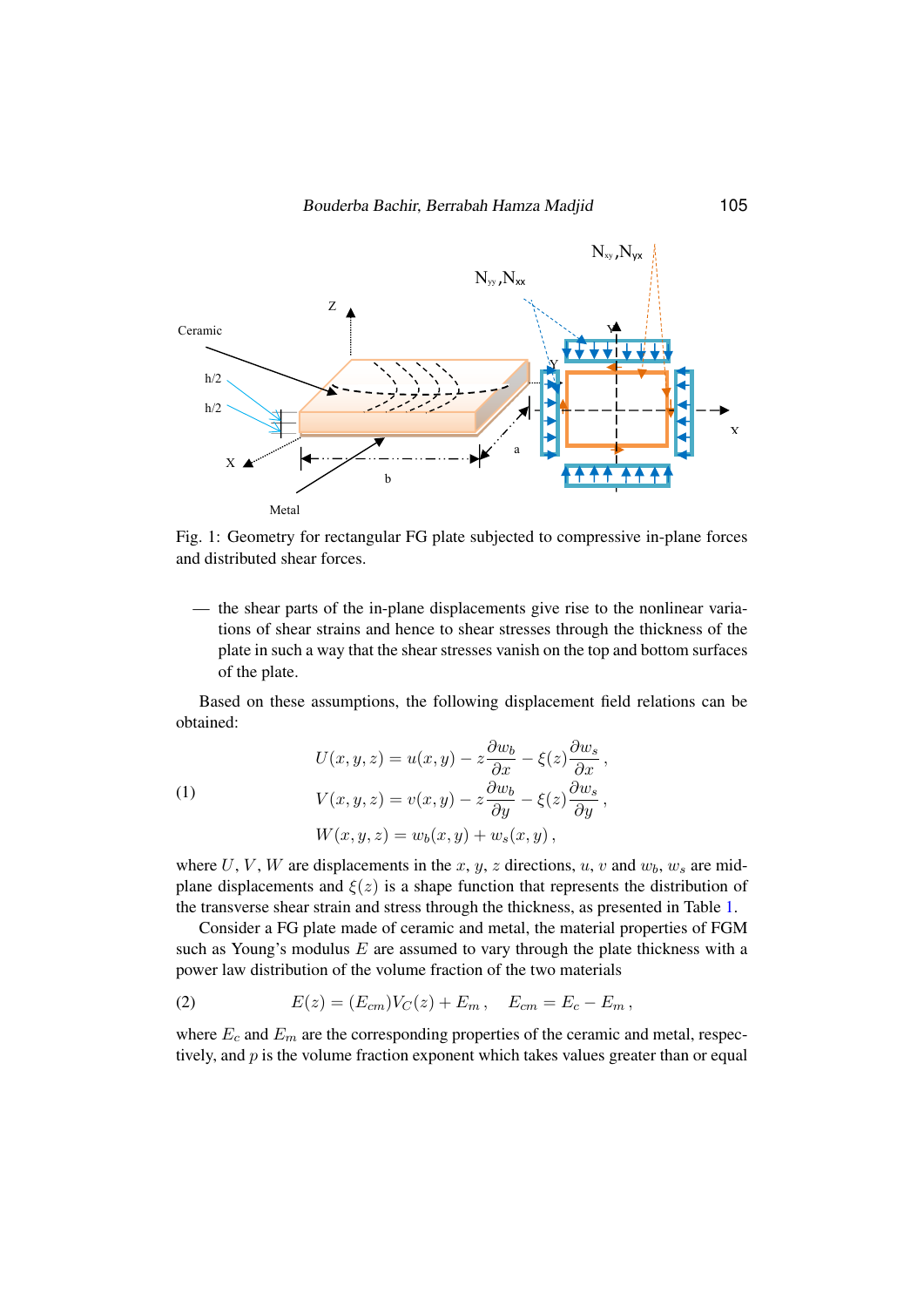<span id="page-3-0"></span>

| Model                                            | $\xi(z)$ function                      |
|--------------------------------------------------|----------------------------------------|
| Ambartsumian [11]                                | $\xi(z) = (z/2)(h^2/4 - z^2/3)$        |
| Karama et al. [12] and Aydogdu [13]              | $\xi(z) = ze^{-2(z/h)^2}$              |
| Kaczkowski [14], Panc [15], Reissner [6]         | $\xi(z) = (5z/4)(1-4z^2/(3h^2))$       |
| Tounsi et al. $[16]$ , Bouderba et al. $[17]$    | $\xi(z) = z - (h/\pi) \sin(\pi z/h)$   |
| Levinson $[18]$ , Murthy $[19]$ and Reddy $[20]$ | $\xi(z) = z(1 - 4z^2/(3h^2))$          |
| Sobhy $[21]$                                     | $\xi(z) = z/(1 + 4z^2/h^2)$            |
| Touratier [22]                                   | $\xi(z) = (h/\pi) \sin(\pi z/h)$       |
| Soldatos [23]                                    | $\xi(z) = h \sinh(z/h) - z \cosh(1/2)$ |
| Present                                          | $\xi(z) = z - z/(1 + 4z^2/h^2)$        |

Table 1: Different shear stress function

to zero. The volume fraction  $V_C(z)$  follows a simple power law as [\[24\]](#page-14-2):

- 1. Linear:  $V_C(z) = (z/h + 0.5)^p$ ;
- 2. Quadratic:  $V_C(z) = ((z/h + 0.5)^2)^p;$
- 3. Cubic:  $V_C(z) = (3(z/h + 0.5)^2 2(z/h + 0.5)^3)^p$ ;
- 4. Inverse quadratic:  $V_C(z) = (1 (0.5 z/h)^2)^p$ .

The kinematic relations can be obtained as follows:

<span id="page-3-1"></span>(3) 
$$
\begin{Bmatrix} \varepsilon_x \\ \varepsilon_y \\ \gamma_{xy} \end{Bmatrix} = \begin{Bmatrix} \varepsilon_x^0 \\ \varepsilon_y^0 \\ \gamma_{xy}^0 \end{Bmatrix} + z \begin{Bmatrix} k_x^b \\ k_y^b \\ k_{xy}^b \end{Bmatrix} + \xi(z) \begin{Bmatrix} k_x^s \\ k_y^s \\ k_{xy}^s \end{Bmatrix}, \quad \begin{Bmatrix} \gamma_{yz} \\ \gamma_{xz} \\ \gamma_{xz} \end{Bmatrix} = g(z) \begin{Bmatrix} \gamma_{yz}^s \\ \gamma_{xz}^s \end{Bmatrix},
$$

where

$$
\begin{Bmatrix}\n\varepsilon_{x}^{0} \\
\varepsilon_{y}^{0} \\
\gamma_{xy}^{0}\n\end{Bmatrix} = \begin{Bmatrix}\n\frac{\partial u}{\partial x} \\
\frac{\partial v}{\partial y} \\
\frac{\partial u}{\partial y} + \frac{\partial v}{\partial x}\n\end{Bmatrix}, \qquad \begin{Bmatrix}\nk_{x}^{b} \\
k_{y}^{b} \\
k_{xy}^{b}\n\end{Bmatrix} = \begin{Bmatrix}\n-\frac{\partial^{2} w_{b}}{\partial x^{2}} \\
-\frac{\partial^{2} w_{b}}{\partial x y}\n\end{Bmatrix},
$$
\n
$$
\begin{Bmatrix}\nk_{x}^{s} \\
k_{y}^{s} \\
k_{xy}^{s}\n\end{Bmatrix} = \begin{Bmatrix}\n-\frac{\partial^{2} w_{s}}{\partial x^{2}} \\
-\frac{\partial^{2} w_{s}}{\partial x y}\n\end{Bmatrix}, \qquad \begin{Bmatrix}\n\gamma_{y}^{s} \\
\gamma_{xz}^{s}\n\end{Bmatrix} = \begin{Bmatrix}\n\frac{\partial w_{s}}{\partial y} \\
\frac{\partial w_{s}}{\partial x}\n\end{Bmatrix}
$$

and  $\xi(z)$  given by:

(4) 
$$
\xi(z) = z - \left(\frac{z}{1 + 4z^2/h^2}\right), \qquad g(z) = 1 - \frac{d\xi(z)}{dz}
$$
.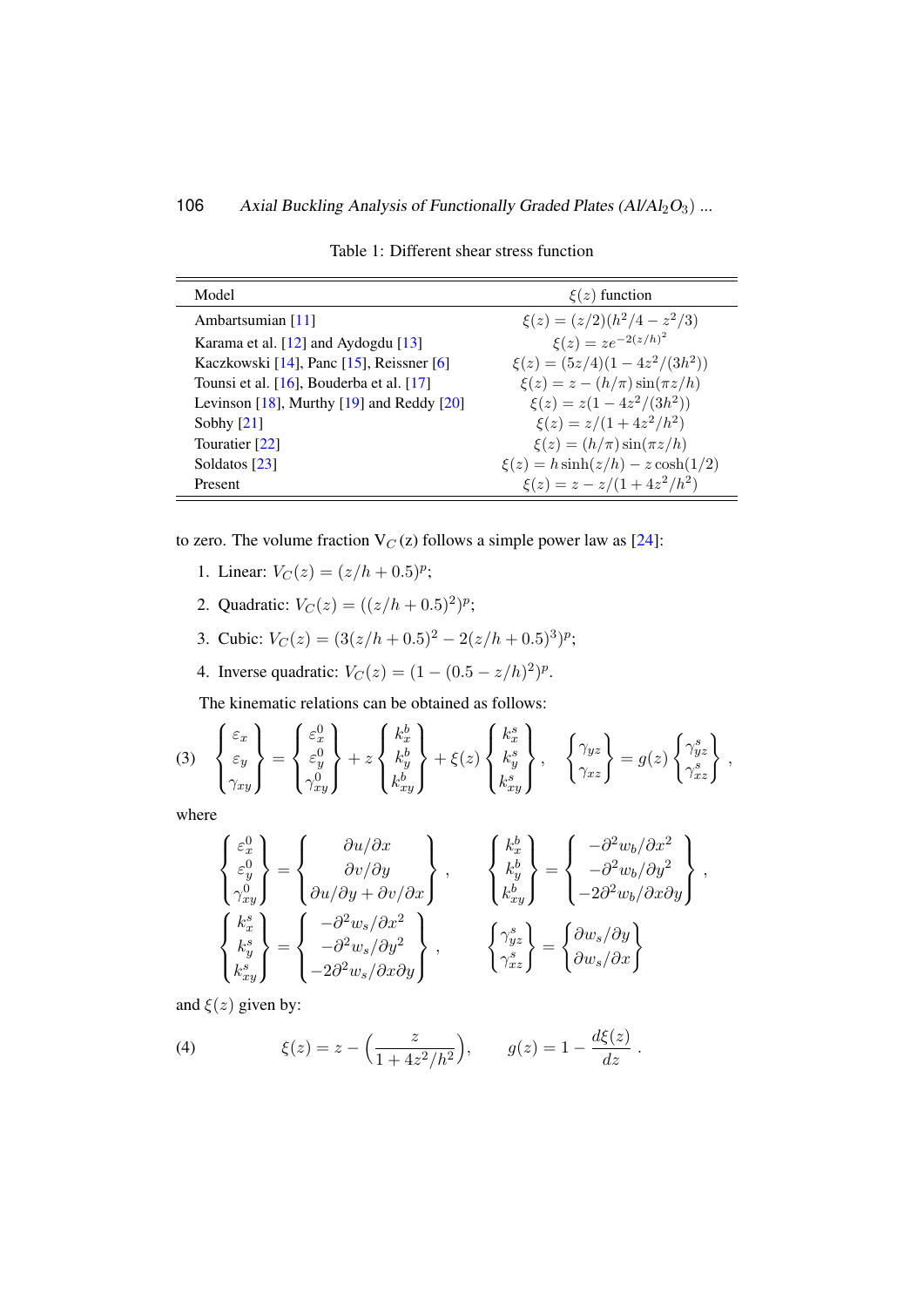The linear constitutive relations are

<span id="page-4-0"></span>
$$
(5) \begin{Bmatrix} \sigma_x \\ \sigma_y \\ \tau_{xy} \end{Bmatrix} = \begin{bmatrix} Q_{11} & Q_{12} & 0 \\ Q_{12} & Q_{22} & 0 \\ 0 & 0 & Q_{66} \end{bmatrix} \begin{Bmatrix} \varepsilon_x \\ \varepsilon_y \\ \gamma_{xy} \end{Bmatrix} \text{ and } \begin{Bmatrix} \tau_{yz} \\ \tau_{zx} \end{Bmatrix} = \begin{bmatrix} Q_{44} & 0 \\ 0 & Q_{55} \end{bmatrix} \begin{Bmatrix} \gamma_{yz} \\ \gamma_{zx} \end{Bmatrix},
$$

where  $(\sigma_x, \sigma_y, \tau_{xy}, \tau_{yz}, \tau_{yx})$  and  $(\varepsilon_x, \varepsilon_y, \gamma_{xy}, \gamma_{yz}, \gamma_{yx})$  are the stress and strain components, respectively. Stiffness coefficients,  $Q_{ij}$ , can be expressed as

<span id="page-4-3"></span>(6) 
$$
Q_{11} = Q_{22} = \frac{E(z)}{1 - \nu^2}
$$
,  $Q_{12} = \frac{\nu E(z)}{1 - \nu^2}$ ,  $Q_{44} = Q_{55} = Q_{66} = \frac{E(z)}{2(1 + \nu)}$ .

<span id="page-4-1"></span>The strain energy of the plate can be written

(7) 
$$
U = \frac{1}{2} \int\limits_V [\sigma_x \varepsilon_x + \sigma_y \varepsilon_y + \tau_{xy} \gamma_{xy} + \tau_{yz} \gamma_{yz} + \tau_{zx} \gamma_{zx}] dV.
$$

Substituting Eqs. [\(3\)](#page-3-1) and [\(5\)](#page-4-0) into Eq. [\(7\)](#page-4-1) and integrating through the thickness of the plate, the strain energy of the plate can be rewritten as

(8) 
$$
U = \frac{1}{2} \int_A \left[ N_x \varepsilon_x^0 + N_y \varepsilon_y^0 + N_{xy} \varepsilon_{xy}^0 + M_x^b k_x^b + M_y^b k_y^b + M_{xy}^b k_{xy}^b \right. \\ + M_x^s k_x^s + M_y^s k_y^s + M_{xy}^s k_{xy}^s + S_{yz}^s \gamma_{yz}^s + S_{xz}^s \gamma_{xz}^s \right] dx dy \,,
$$

where the resultants forces, moments and shear forces, which are all defined by

$$
(N_x, N_y, N_{xy}) = \int_{-h/2}^{h/2} (\sigma_x, \sigma_y, \tau_{xy}) dz,
$$
  
\n
$$
(M_x^b, M_y^b, M_{xy}^b) = \int_{-h/2}^{h/2} (\sigma_x, \sigma_y, \tau_{xy}) z dz,
$$
  
\n
$$
(M_x^s, M_y^s, M_{xy}^s) = \int_{-h/2}^{h/2} (\sigma_x, \sigma_y, \tau_{xy}) \xi dz,
$$
  
\n
$$
(S_{xz}^s, S_{yz}^s) = \int_{-h/2}^{h/2} (\sigma_x, \sigma_y, \tau_{xy}) g dz.
$$

<span id="page-4-2"></span>(9)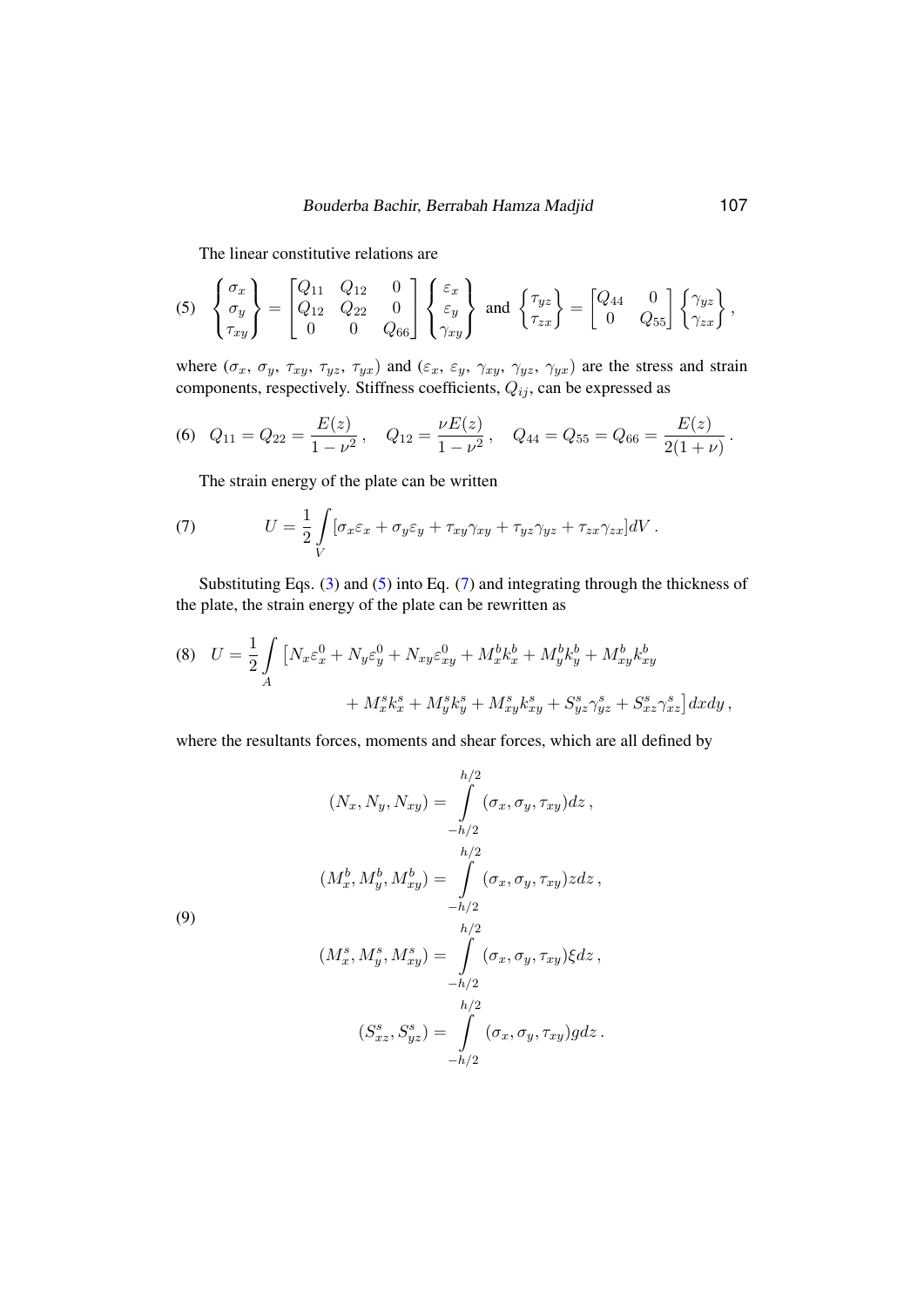Substituting Eq. [\(5\)](#page-4-0) into Eq. [\(9\)](#page-4-2) and integrating through the thickness of the plate, the stress resultants are given as

$$
(10) \quad \begin{Bmatrix} N \\ M^b \\ M^s \end{Bmatrix} = \begin{bmatrix} A & B & B^s \\ B & D & D^s \\ B^s & D^s & H^s \end{bmatrix} \begin{Bmatrix} \varepsilon \\ k^b \\ k^s \end{Bmatrix}, \quad \begin{Bmatrix} S_{yz}^s \\ S_{xz}^s \end{Bmatrix} = \begin{bmatrix} A_{44}^s & 0 \\ 0 & A_{55}^s \end{bmatrix} \begin{Bmatrix} \gamma_{yz}^s \\ \gamma_{xz}^s \end{Bmatrix},
$$

where

<span id="page-5-0"></span>(11) 
$$
N = \{N_x, N_y, N_{xy}\}^t
$$
,  $M^b = \{M_x^b, M_y^b, M_{xy}^b\}^t$ ,  $M^s = \{M_x^s, M_y^s, M_{xy}^s\}^t$ ,  
\n(12)  $\varepsilon = \{\varepsilon_x^0, \varepsilon_y^0, \gamma_{xy}^0\}$ ,  $k^b = \{k_x^b, k_y^b, k_{xy}^b\}$ ,  
\n(13)  $A = \begin{bmatrix} A_{11} & A_{12} & 0 \\ A_{12} & A_{22} & 0 \\ 0 & 0 & A_{66} \end{bmatrix}$ ,  $B = \begin{bmatrix} B_{11} & B_{12} & 0 \\ B_{12} & B_{22} & 0 \\ 0 & 0 & B_{66} \end{bmatrix}$ ,  $D = \begin{bmatrix} D_{11} & D_{12} & 0 \\ D_{12} & D_{22} & 0 \\ 0 & 0 & D_{66} \end{bmatrix}$ ,  
\n(14)  $B^s = \begin{bmatrix} B_{11}^s & B_{12}^s & 0 \\ B_{12}^s & B_{22}^s & 0 \\ 0 & 0 & B_{66}^s \end{bmatrix}$ ,  $D^s = \begin{bmatrix} D_{11}^s & D_{12}^s & 0 \\ D_{12}^s & D_{22}^s & 0 \\ 0 & 0 & D_{66}^s \end{bmatrix}$ ,  $H^s = \begin{bmatrix} H_{11}^s & H_{12}^s & 0 \\ H_{12}^s & H_{22}^s & 0 \\ 0 & 0 & H_{66}^s \end{bmatrix}$ ,

where  $A_{ij}$ ,  $B_{ij}$ , etc., are the plate stiffness defined by

<span id="page-5-2"></span>(15) 
$$
\{A_{ij}, B_{ij}, D_{ij}, E_{ij}, F_{ij}, H_{ij}\} = \int_{-h/2}^{h/2} \{1, z, z^2, z^3, z^4, z^6\} Q_{ij} dz \quad (i, j = 1, 2, 6),
$$

$$
B_{ij}^s = -\frac{1}{4} B_{ij} + \frac{5}{3h^2} E_{ij} \qquad (i, j = 1, 2, 6),
$$

$$
D_{ij}^s = -\frac{1}{4} D_{ij} + \frac{5}{3h^2} F_{ij} \qquad (i, j = 1, 2, 6),
$$

$$
H_{ij}^s = \frac{1}{16} D_{ij} - \frac{5}{6h^2} F_{ij} + \frac{25}{9h^4} H_{ij} \qquad (i, j = 1, 2, 6)
$$

$$
+h/2
$$

$$
\{A_{ij}, D_{ij}, F_{ij}\} = \int_{-h/2}^{h/2} \{1, z^2, z^4\} Q_{ij} dz \qquad (i, j = 4, 5)
$$

$$
A_{ij}^s = \frac{25}{16} A_{ij} - \frac{25}{6h^2} D_{ij} + \frac{25}{h^4} F_{ij} \qquad (i, j = 4, 5).
$$

<span id="page-5-1"></span>The work done by applied forces can be written as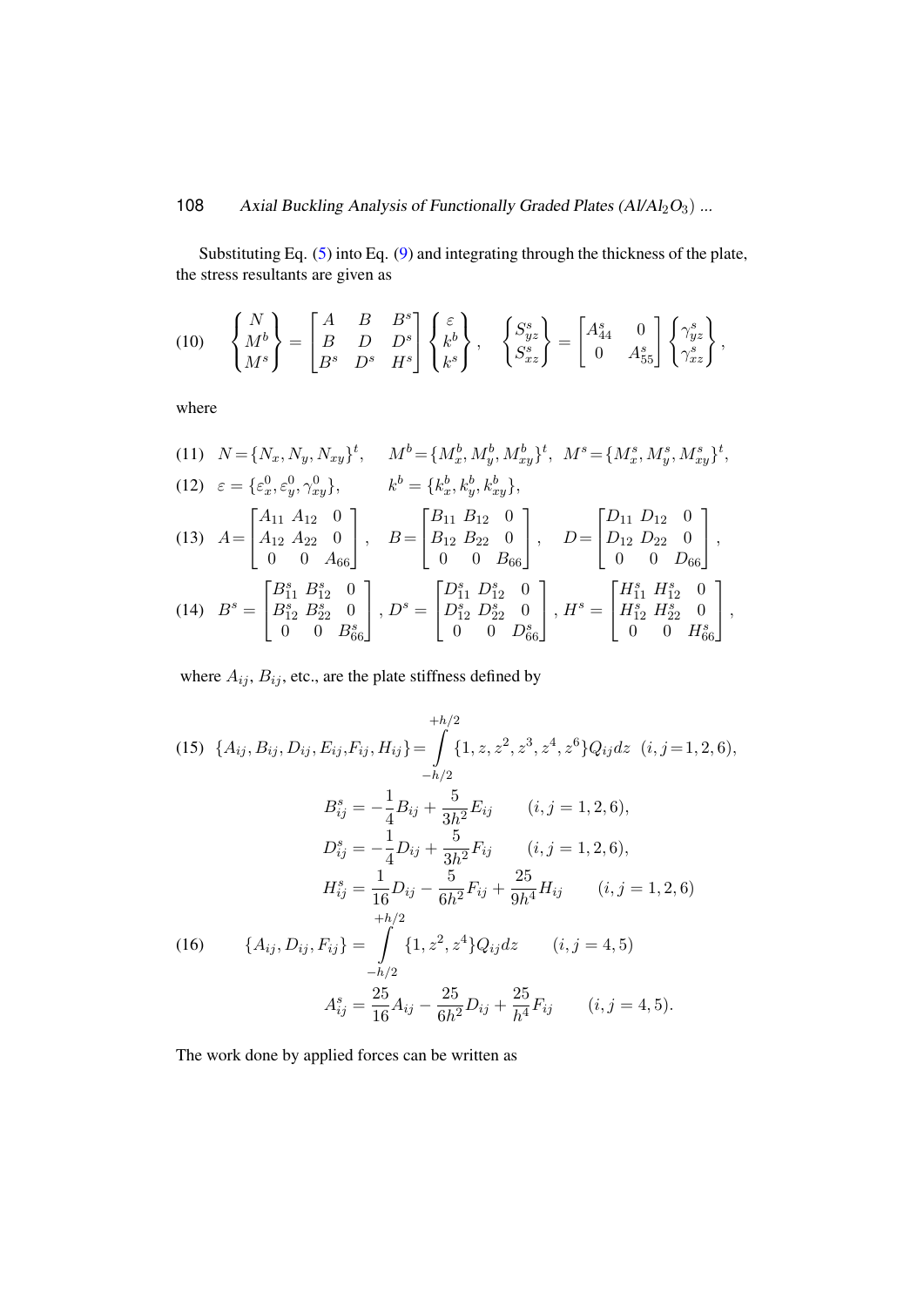(17) 
$$
V = \frac{1}{2} \int_A N_x^0 \left( \frac{\partial (w_b + w_s)}{\partial x} \right)^2 + N_y^0 \left( \frac{\partial (w_b + w_s)}{\partial y} \right)^2 + 2N_{xy}^0 \frac{\partial (w_b + w_s)}{\partial x} \frac{\partial (w_b + w_s)}{\partial y} dx dy,
$$

where  $N_x^0$ ,  $N_y^0$ ,  $N_{xy}^0$  are in-plane pre-buckling forces.

The governing equations of equilibrium can be obtained as follows:

(18) 
$$
\delta u : \frac{\partial N_x}{\partial x} + \frac{\partial N_{xy}}{\partial y} = 0, \quad \delta v : \frac{\partial N_{xy}}{\partial x} + \frac{\partial N_y}{\partial y} = 0,
$$
  

$$
\delta w_b : \frac{\partial^2 M_x^b}{\partial x^2} + 2 \frac{\partial^2 M_{xy}^b}{\partial x \partial y} + \frac{\partial^2 M_y^b}{\partial y^2} + P(w) = 0,
$$
  

$$
\delta w_s : \frac{\partial^2 M_x^s}{\partial x^2} + 2 \frac{\partial^2 M_{xy}^s}{\partial x \partial y} + \frac{\partial^2 M_y^s}{\partial y^2} + \frac{\partial S_{xz}^s}{\partial x} + \frac{\partial S_{yz}^s}{\partial y} + P(w) = 0,
$$

where

(19) 
$$
P(w) = N_x^0 \frac{\partial^2 (w_b + w_s)}{\partial x^2} + N_y^0 \frac{\partial^2 (w_b + w_s)}{\partial y^2} + 2N_{xy}^0 \frac{\partial^2 (w_b + w_s)}{\partial x \partial y}.
$$

Substituting from Eq. [\(6\)](#page-4-3) into Eq. [\(13\)](#page-5-0), we obtain the following equation:

$$
A_{11}d_{11}u + A_{66}d_{22}u + (A_{12} + A_{66})d_{12}v - B_{11}d_{111}w_b
$$
  
\n
$$
- (B_{12} + 2B_{66})d_{122}w_b - (B_{12}^s + 2B_{66}^s)d_{122}w_s - B_{11}^sd_{111}w_s = 0,
$$
  
\n
$$
A_{22}d_{22}v + A_{66}d_{11}v + (A_{12} + A_{66})d_{12}u - B_{22}d_{222}w_b
$$
  
\n
$$
- (B_{12} + 2B_{66})d_{112}w_b - (B_{12}^s + 2B_{66}^s)d_{112}w_s - B_{22}^sd_{222}w_s = 0,
$$
  
\n(20) 
$$
B_{11}d_{111}u + (B_{12} + 2B_{66})d_{122}u + (B_{12} + 2B_{66})d_{112}v
$$
  
\n
$$
+ B_{22}d_{222}v - D_{11}d_{1111}w_b - 2(D_{12} + 2D_{66})d_{1122}w_b - D_{22}d_{222}w_b
$$
  
\n
$$
- D_{11}^sd_{1111}w_s - 2(D_{12}^s + 2D_{66}^s)d_{1122}w_s - D_{22}^sd_{2222}w_s + P(w) = 0,
$$
  
\n
$$
B_{11}^sd_{111}u + (B_{12}^s + 2B_{66}^s)d_{122}u + (B_{12}^s + 2B_{66}^s)d_{112}v + B_{22}^sd_{222}v
$$
  
\n
$$
- D_{11}^sd_{1111}w_b - 2(D_{12}^s + 2D_{66}^s)d_{1122}w_b - D_{22}^sd_{2222}w_b - H_{11}^sd_{1111}w_s
$$
  
\n
$$
- 2(H_{12}^s + 2H_{66}^sd_{1122}w_s - H_{22}^sd_{2222}w_s + A_{55}^sd
$$

where  $d_{ij}$ ,  $d_{ijl}$  and  $d_{ijlm}$  are the following differential operators:

(21) 
$$
d_{ij} = \frac{\partial^2}{\partial x_i \partial x_j}, \qquad d_{ijl} = \frac{\partial^3}{\partial x_i \partial x_j \partial x_l},
$$

$$
d_{ijlm} = \frac{\partial^4}{\partial x_i \partial x_j \partial x_l \partial x_m}, \quad d_i = \frac{\partial}{\partial x_i}, \quad (i, j, l, m = 1, 2).
$$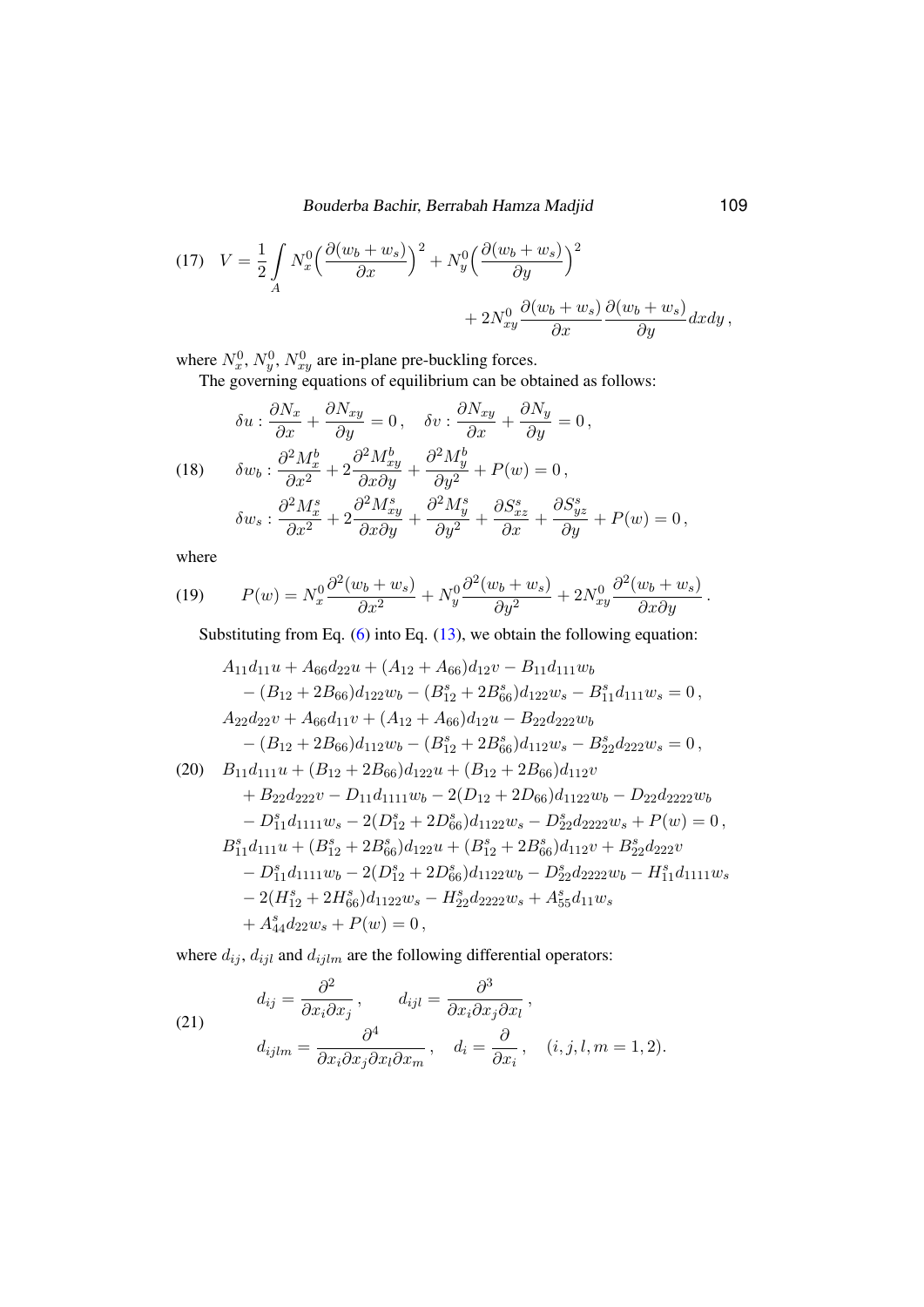Consider a simply supported rectangular plate with length  $a$  and width  $b$  which is subjected to in-pline loading in two directions  $(N_x^0 = \gamma_1 N_{cr}, N_y^0 = \gamma_2 N_{cr},$  $N_{xy}^0 = 0$ ). Based on the Navier method, the following expansions of displacements  $(u, v, w_b, w_s)$ :

(22) 
$$
\begin{Bmatrix} u \\ v \\ w_b \\ w_s \end{Bmatrix} = \sum_{m=1}^{\infty} \sum_{n=1}^{\infty} \begin{Bmatrix} U_{mn} \cos(\lambda x) \sin(\mu y) \\ V_{mn} \sin(\lambda x) \cos(\mu y) \\ W_{bmn} \sin(\lambda x) \sin(\mu y) \\ W_{smn} \sin(\lambda x) \sin(\mu y) \end{Bmatrix},
$$

where  $\lambda = m\pi/a$ ,  $\mu = n\pi/b$ , and  $(U_{mn}, V_{mn}, W_{bm}, W_{smn})$  are unknown functions to be determined. Substituting Eq.  $(16)$  into Eq.  $(15)$ , the closed-form solution of buckling load  $N_{cr}$  can be obtained from

(23) 
$$
\begin{bmatrix} \Theta_{11} & \Theta_{12} & \Theta_{13} & \Theta_{14} \\ \Theta_{12} & \Theta_{22} & \Theta_{23} & \Theta_{24} \\ \Theta_{13} & \Theta_{23} & \Theta_{33} + K & \Theta_{34} + K \\ \Theta_{14} & \Theta_{24} & \Theta_{34} + K & \Theta_{44} + K \end{bmatrix} \begin{Bmatrix} U_{mn} \\ V_{mn} \\ W_{bm} \\ W_{smn} \\ W_{smn} \end{Bmatrix} = \begin{Bmatrix} 0 \\ 0 \\ 0 \\ 0 \end{Bmatrix},
$$

where

$$
\Theta_{11} = A_{11}\lambda^2 + A_{66}\mu^2,
$$
  
\n
$$
\Theta_{12} = \lambda\mu(A_{12} + A_{66}),
$$
  
\n
$$
\Theta_{13} = -\lambda[B_{11}\lambda^2 + (B_{12} + 2B_{66})\mu^2],
$$
  
\n
$$
\Theta_{14} = -\lambda[B_{11}^s\lambda^2 + (B_{12}^s + 2B_{66}^s)\mu^2],
$$
  
\n
$$
\Theta_{22} = A_{66}\lambda^2 + A_{22}\mu^2,
$$
  
\n(24) 
$$
\Theta_{23} = -\mu[(B_{12} + 2B_{66})\lambda^2 + B_{22}\mu^2],
$$
  
\n
$$
\Theta_{24} = -\mu[(B_{12}^s + 2B_{66}^s)\lambda^2 + B_{22}^s\mu^2],
$$
  
\n
$$
\Theta_{33} = D_{11}\lambda^4 + 2(D_{12} + 2D_{66})\lambda^2\mu^2 + D_{22}\mu^4,
$$
  
\n
$$
\Theta_{34} = D_{11}^s\lambda^4 + 2(D_{12}^s + 2D_{66}^s)\lambda^2\mu^2 + D_{22}^s\mu^4,
$$
  
\n
$$
\Theta_{44} = H_{11}^s\lambda^4 + 2(H_{11}^s + 2H_{66}^s)\lambda^2\mu^2 + H_{22}^s\mu^4 + A_{55}^s\lambda^2 + A_{44}^s\mu^2
$$
  
\n
$$
K = N_{cr}(\gamma_1\lambda^2 + \gamma_2\mu^2).
$$

The nondimensional critical buckling load is defined as

$$
\bar{N} = N_{cr} a^2 / E_m h^3.
$$

Functionally graded rectangular plate which its mechanical properties vary smoothly and continuously along the thickness direction from one surface to the other. The variation of Poisson's ratio is generally small and it is assumed to be a constant for convenience, see: [\[21,](#page-13-16) [24,](#page-14-2) [25\]](#page-14-3).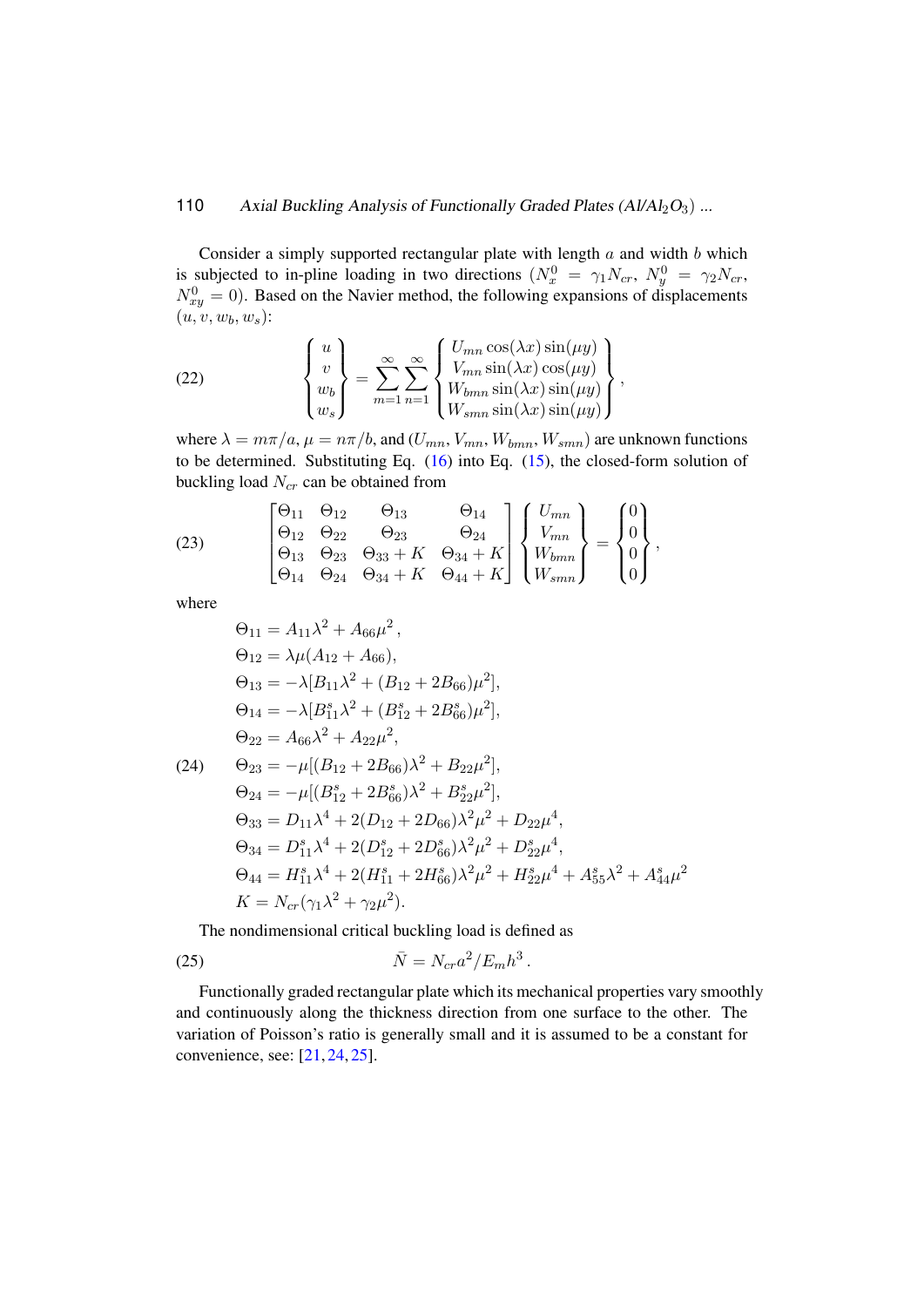## 3 NUMERICAL RESULTS AND DISCUSSIONS

For having a numerical study and investigation, it is assumed that FGM plate is made of Alumina ( $Al_2O_3$ ) as the ceramic part ( $E_c = 380$  GPa) and aluminum (Al) as metal part ( $E_m = 70$  GPa). Also, the Poisson ratio is constant and equal to  $v = 0.3$ .

Table [2](#page-8-0) shows the comparisons of the critical buckling loads obtained by the present theory with those given by [\[25\]](#page-14-3) based on CPT, Shariat and Eslami [\[26\]](#page-14-4) based on FSDT, and Bodaghi and Saidi [\[27\]](#page-14-5) based on HSDT, Thai and Choi [\[28\]](#page-14-6) based on RPSDT. It can be seen that the results of present theory are in excellent agreement with those obtained by HSDT [\[27\]](#page-14-5) for all values of thickness ratio  $a/h$ . It should be noted that the present theory involves only four independent variables as against five in the case of HSDT [\[27\]](#page-14-5) and FSDT [\[26\]](#page-14-4). Also, the present theory does not require shear correction factors as in the case of FSDT. It can be concluded that the present theory is not only accurate but also efficient in predicting critical buckling load of FG plates.

<span id="page-8-0"></span>Table 2: Critical buckling load of simply supported FGM (Al/Al<sub>2</sub>O<sub>3</sub>) plate ( $a/b =$  $0.5, p = 1$ 

| $(\gamma_1,\gamma_2)$ | Theory                | a/h      |         |        |        |        |        |  |
|-----------------------|-----------------------|----------|---------|--------|--------|--------|--------|--|
|                       |                       | 5        | 10      | 20     | 30     | 40     | 50     |  |
| $(-1,0)$              | <b>CPT</b> [25]       | 267.4800 | 33.4350 | 4.1794 | 1.2383 | 0.5224 | 0.2675 |  |
|                       | FSDT[26]              | 243.4100 | 32.6280 | 4.1537 | 1.2349 | 0.5216 | 0.2672 |  |
|                       | HSDT [27]             | 239.1500 | 32.4720 | 4.1486 | 1.2343 | 0.5215 | 0.2672 |  |
|                       | RPSDT <sub>[28]</sub> | 239.1450 | 32.4721 | 4.1486 | 1.2343 | 0.5215 | 0.2672 |  |
|                       | Present               | 239.1450 | 32.4721 | 4.1486 | 1.2343 | 0.5215 | 0.2672 |  |
| $(-1,-1)$             | $CPT$ [25]            | 213.9900 | 26.7480 | 3.4353 | 0.9907 | 0.4179 | 0.2140 |  |
|                       | FSDT[26]              | 194.7300 | 26.1030 | 3.3230 | 0.9880 | 0.4173 | 0.2137 |  |
|                       | <b>HSDT</b> [27]      | 191.3200 | 25.9780 | 3.3189 | 0.9879 | 0.4172 | 0.2137 |  |
|                       | RPSDT $[28]$          | 191.3160 | 25.9777 | 3.3189 | 0.9874 | 0.4172 | 0.2137 |  |
|                       | Present               | 191.3160 | 25.9777 | 3.3189 | 0.9874 | 0.4172 | 0.2137 |  |
| $(-1,1)$              | $CPT$ [25]            | 356.6400 | 44.5800 | 5.5725 | 1.6511 | 0.6966 | 0.3566 |  |
|                       | $FSDT$ [26]           | 324.5400 | 43.5050 | 5.5383 | 1.6466 | 0.6955 | 0.3563 |  |
|                       | HSDT [27]             | 318.8600 | 43.2960 | 5.5315 | 1.6457 | 0.6953 | 0.3562 |  |
|                       | RPSDT <sub>[28]</sub> | 318.8600 | 43.2961 | 5.5315 | 1.6457 | 0.6953 | 0.3562 |  |
|                       | Present               | 318.8601 | 43.2961 | 5.5315 | 1.6457 | 0.6953 | 0.3562 |  |

The variation of nondimensional critical buckling load of plate versus thickness ratio  $a/h$  is demonstrated in Fig. [2](#page-9-0) and Fig. [3](#page-9-1) using present theory and CPT. Since the transverse shear deformation effects of plate are not considered in the CPT, the values of nondimensional critical buckling load predicted by CPT are independent of thick-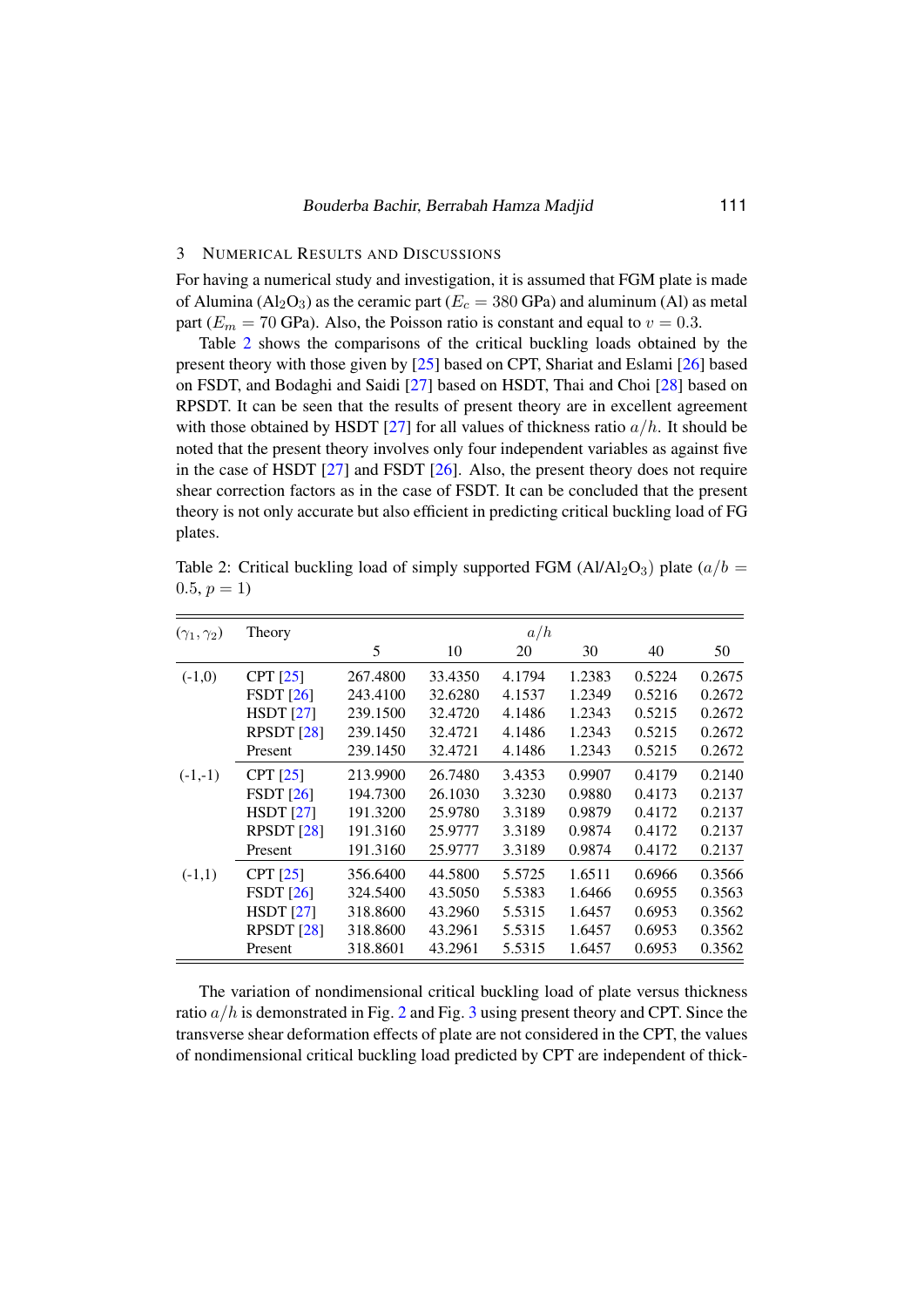<span id="page-9-0"></span>

 $F_{\text{eff}}$   $\rightarrow$   $\frac{1}{\mu}$   $\rightarrow$   $\frac{1}{\mu}$   $\rightarrow$   $\frac{1}{\mu}$   $\rightarrow$   $\frac{1}{\mu}$ Fig. 2: The effect of thickness ratio on nondimensional critical buckling load  $\bar{N}$  of simply supported square FGM plots under uniquial compression along the *x* exist Fig. 2: The effect of thickness ratio on nondimensional critical buckling load N of simply supported square FGM plate under uniaxial compression along the x-axis (different volume fraction,  $p = 2$ ,  $\gamma_1 = -1$ ,  $\gamma_2 = 0$ ).

<span id="page-9-1"></span>

Fig. 3: The effect of thickness ratio on nondimensional critical buckling load  $\bar{N}$  of simply supported square FGM plate under uniaxial compression along the  $x$ -axis: (a) linear volume fraction; (b) inverse quadratic volume fraction,  $\gamma_1 = -1$ ,  $\gamma_2 = 0$ .

a and the Universe  $\mu$  has been place of monotonic properties along the shock and the  $\mu$ hess ratio. Whereas, the values of hondifficional critical bucking load predicted by<br>the present theory, which accounts for the transverse shear deformation effects, are dependent of thickness ratio. It is observed that the nondimensional critical buckling ness ratio. Whereas, the values of nondimensional critical buckling load predicted by<br>the present theory, which accounts for the transverse chear deformation offects, are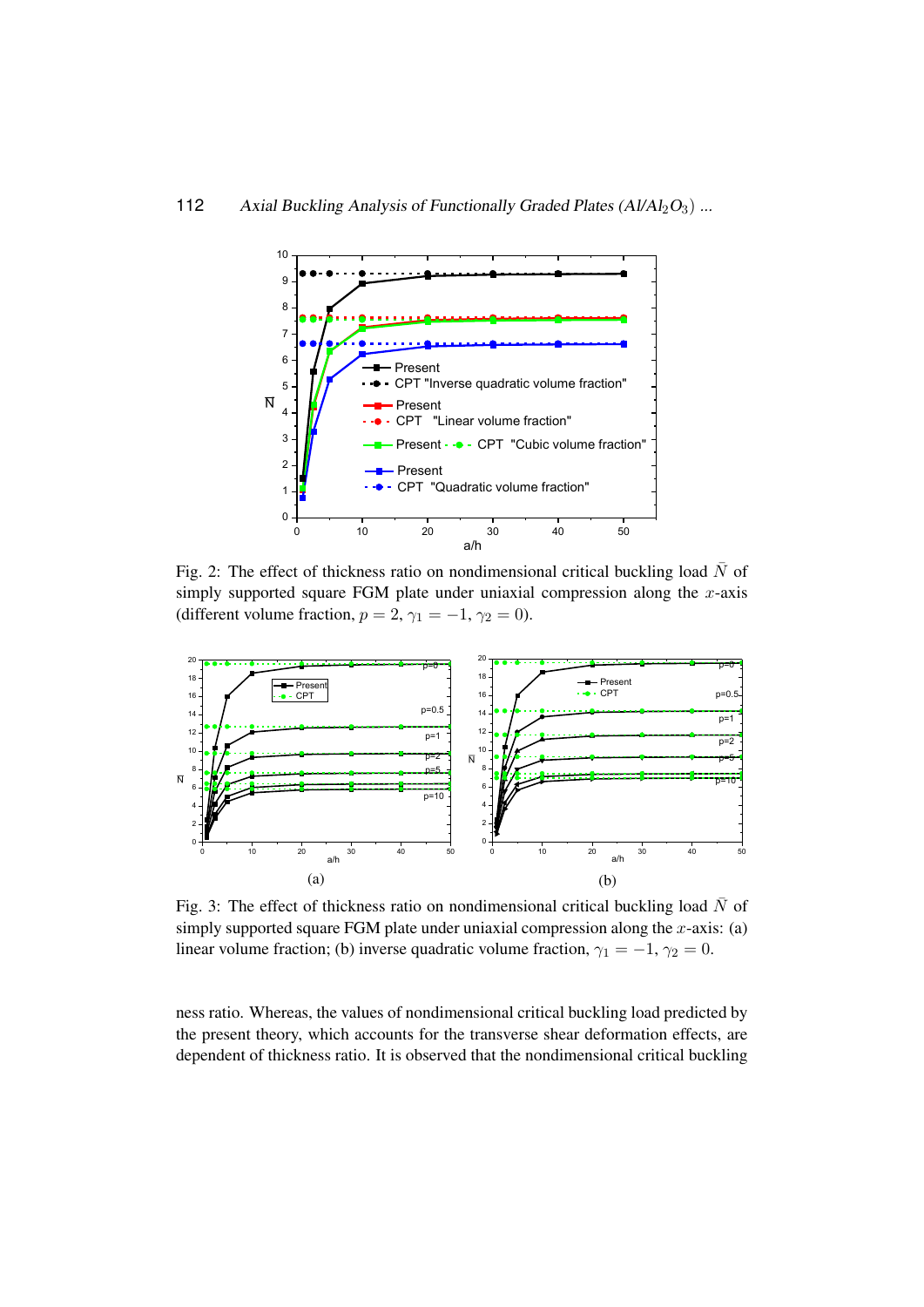<span id="page-10-0"></span>

simply supported rectangular FGM plate  $(a = 10h)$  under biaxial compression: (a) Fig. 4. The effect of aspect ratio on nondimensional critical buckling load of linear volume fraction; (b) inverse quadratic volume fraction,  $\gamma_1 = -1$ ,  $\gamma_2 = -1$ ). Fig. 4: The effect of aspect ratio on nondimensional critical buckling load  $\bar{N}$  of The effect of aspect ratio on nondimensional critical buckling load

load increases by the increase of thickness ratio  $a/h$ , while the CPT overestimates the nondimensional critical buckling load of FG plate. The difference between two  $f(x/h < 10)$ , and negligible for thin p<br>ordinancional critical buckling load of the nondmicrisional critical bucking load of PG plate. The directive between two theories is considerable for thick plates  $(a/h < 10)$ , and negligible for thin plates. ories is considerable for thick plates  $(a/h < 10)$ , and negligible for thin plate.

ories is considerable for thick plates ( $a/h < 10$ ), and negligible for thin plates.<br>The effects of aspect ratio  $b/a$  on nondimensional critical buckling load of simple  $a/h$  is assumed to be 10. It is shown that the nondimensional critical buckling load supported plate under biaxial compression are shown in Fig. 4. The thickness ratio supported plate under biaxial compression are shown in Fig. 4.

<span id="page-10-1"></span>

Fig. 5. Critical buckling load of simply supported Al/Al2O3 plate ( $p = 2$ , (a) linear<br>volume fraction; (b) inverse quadratic volume fraction,  $\gamma_1 = -1$ ,  $\gamma_2 = 1$ ) with variation of thickness ratio  $(a/h)$  and the aspect ratio  $b/a$ . Fig. 5: Critical buckling load of simply supported  $Al/Al_2O_3$  plate ( $p = 2$ : (a) linear volume fraction; (b) inverse quadratic volume fraction,  $\gamma_1 = -1$ ,  $\gamma_2 = 1$ ) with variation of thickness ratio  $\left(\frac{a}{h}\right)$  and the aspect ratio  $\frac{b}{a}$ .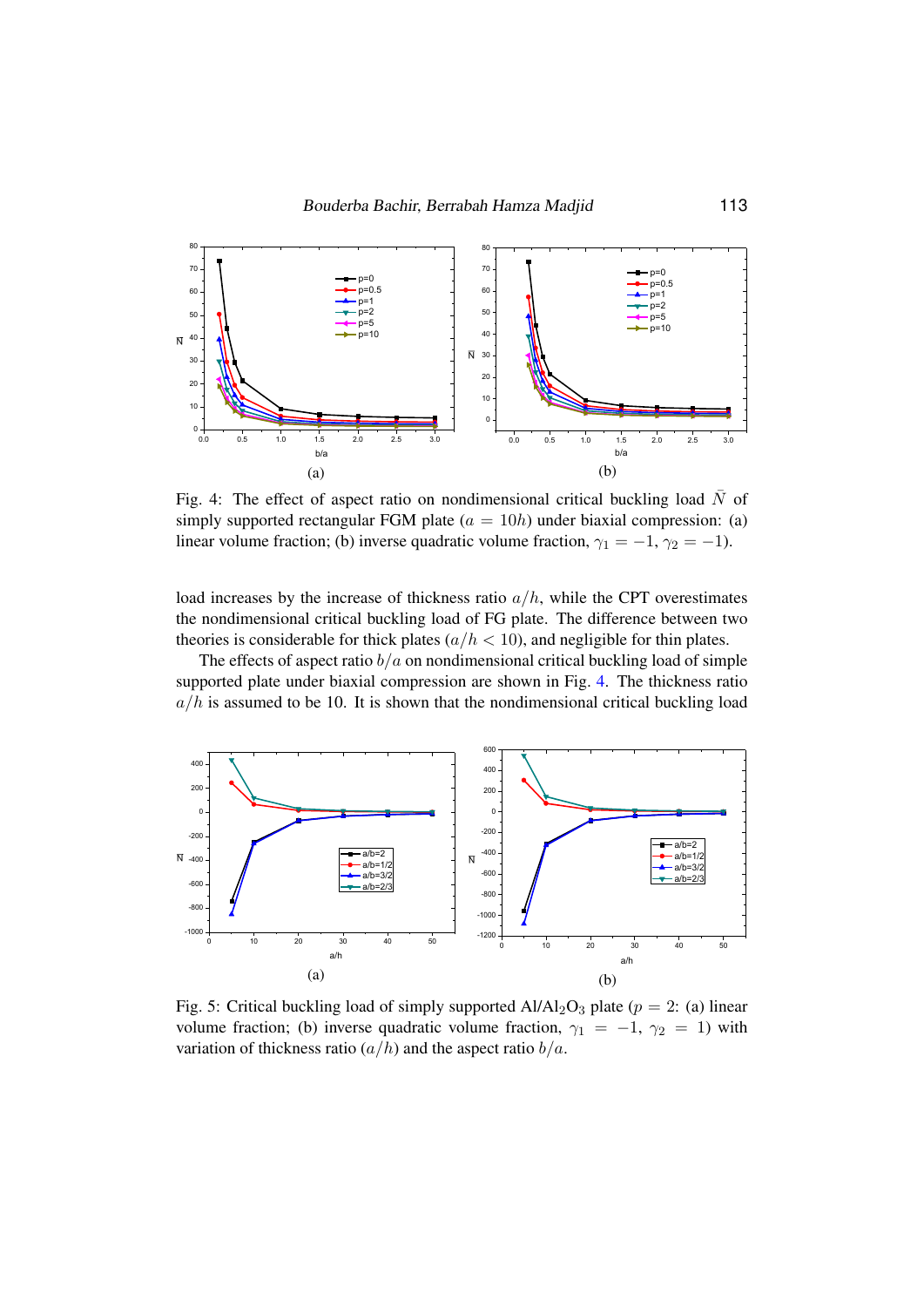<span id="page-11-0"></span>

Fig. 6: The effect of modulus ratio on nondimensional critical buckling load  $\bar{N}$  of simply supported square (Al/Al<sub>2</sub>O<sub>3</sub>) plate ( $a = b = 10h$ ,  $\gamma_1 = -1$ ,  $\gamma_2 = 0$ ).

generally decreases by the increase of the aspect ratio  $b/a$ . The variation of nondimensional critical buckling load of plate versus thickness ratio  $a/h$  and the aspect ratio  $b/a$  is demonstrated in Fig. [5](#page-10-1) using the present theory.

The variation of nondimensional critical buckling load of square plate versus the modulus ratio  $E_c/E_m$  of FGM for different values of power law index is demon-

| a/h | volume fraction indexes $(p)$<br>Theory |                  |       |       |       |       |       |       |
|-----|-----------------------------------------|------------------|-------|-------|-------|-------|-------|-------|
|     |                                         | $\boldsymbol{0}$ | 0.5   |       | 2     | 10    | 20    | 100   |
| 10  | Thai $&$ Choi $[29]$                    | 9.289            | 6.061 | 4.669 | 3.631 | 2.726 | 2.417 | 1.909 |
|     | Hao Zuo et al. $[30]$                   | 9.153            | 5.988 | 4.640 | 3.638 | 2.736 | 2.405 | 1.883 |
|     | Present                                 | 9.289            | 6.061 | 4.669 | 3.631 | 2.726 | 2.417 | 1.909 |
| 20  | Thai $&$ Choi [29]                      | 9.676            | 6.283 | 4.833 | 3.768 | 2.883 | 2.549 | 1.996 |
|     | Hao Zuo et al. $[30]$                   | 9.638            | 6.255 | 4.811 | 3.752 | 2.879 | 2.543 | 1.988 |
|     | Present                                 | 9.676            | 6.283 | 4.833 | 3.768 | 2.883 | 2.549 | 1.996 |
| 100 | Thai $&$ Choi [29]                      | 9.807            | 6.357 | 4.888 | 3.814 | 2.937 | 2.594 | 2.025 |
|     | Hao Zuo et al. $\lceil 30 \rceil$       | 9.806            | 6.358 | 4.889 | 3.815 | 2.938 | 2.594 | 2.025 |
|     | Present                                 | 9.807            | 6.357 | 4.888 | 3.814 | 2.937 | 2.594 | 2.025 |

<span id="page-11-1"></span>Table 3: Nondimensional critical buckling load  $\overline{N}$  of simply supported square FGM (A1/A1-O<sub>2</sub>) plate subjected to biaxial compression  $(AI/AI<sub>2</sub>O<sub>3</sub>)$  plate subjected to biaxial compression

obtained by the present theory with the present theory with the present those given by Thai and  $\Delta$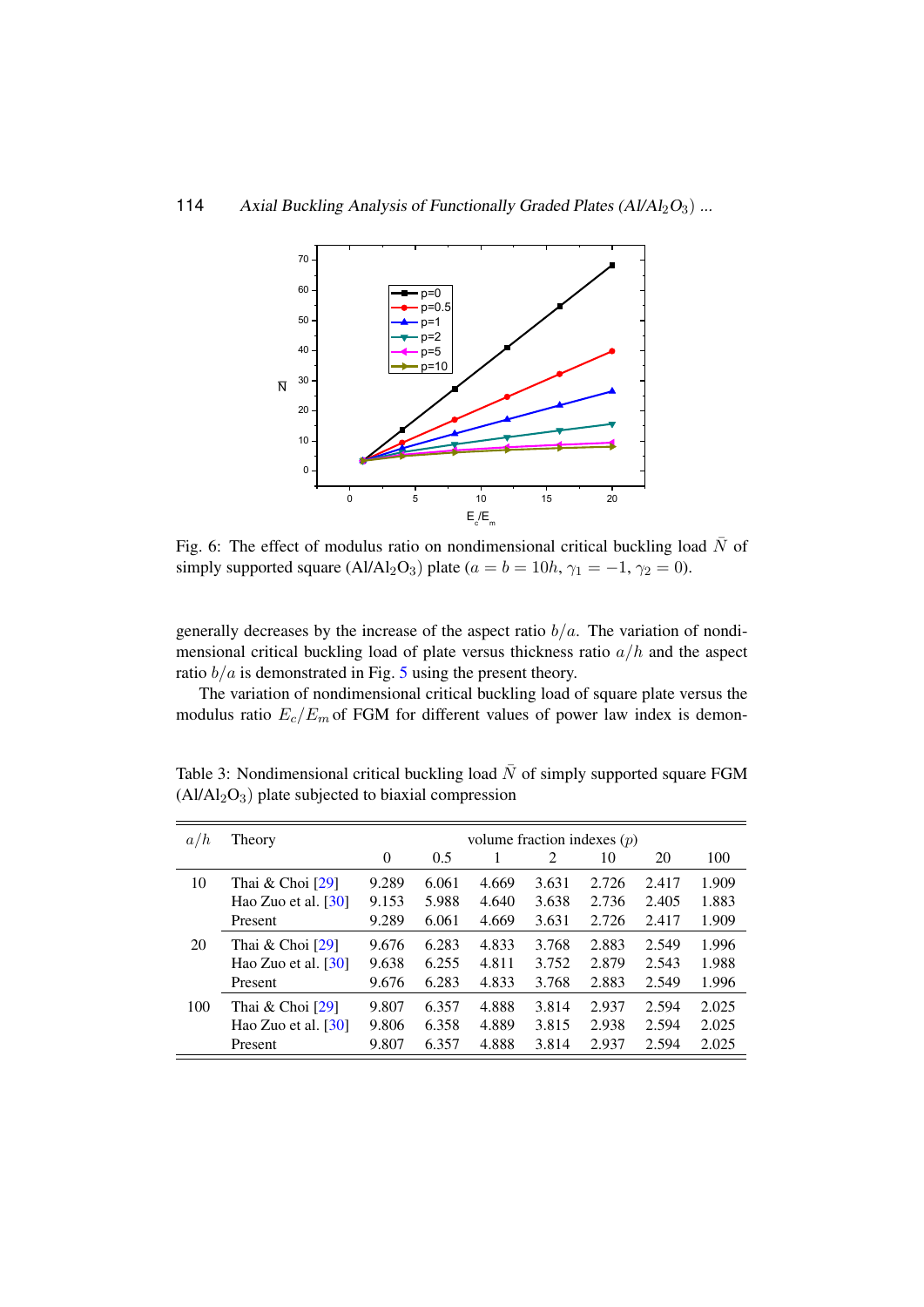strated in Fig. [6.](#page-11-0) It can be seen that the nondimensional critical buckling load increases as the ceramic -to- metal modulus ratio increases and decreases as the power law index increases.

Table [3](#page-11-1) shows the comparisons of the nondimensional critical buckling loads  $N$ of simply supported square FGM  $(AI/AI_2O_3)$  plate subjected to biaxial compression obtained by the present theory with those given by Thai and Choi [\[29\]](#page-14-7) and Hao Zuo et al. [\[30\]](#page-14-8). It can be seen that the results of present theory are in excellent agreement with those obtained by [\[29\]](#page-14-7) for all values of thickness ratio  $a/h$ .

#### 4 CONCLUSIONS

A new refined shear deformation theory (RTSDT) is developed for the buckling analysis of functionally graded plates  $(AI/AI_2O_3)$ .

The mixture of the metal and ceramic with continuously varying volume fraction can eliminate interface problems of sandwich structures.

The volume fraction plays important roles in predicting critical buckling load of FG plates.

The values of nondimensional critical buckling load predicted by the present theory, which accounts for the transverse shear deformation effects, are dependent of thickness ratio.

The nondimensional critical buckling load increases by the increase of thickness ratio, while the CPT overestimates the nondimensional critical buckling load of FG plate. The difference between two theories is negligible for thin plates, and considerable for thick plates.

The number of primary variables in this theory is even less than that of first- and higher-order shear deformation plate theories, and moreover, it obviates the need for a shear correction factor.

All comparison studies demonstrated that the critical buckling loads obtained using the present refined theory (with four unknowns) and other higher-order shear deformation theories (with five unknowns) are almost identical.

Hence, it can be said that the proposed refined plate theory is accurate and simple in solving the buckling behaviour of FG plates.

## <span id="page-12-0"></span>**REFERENCES**

- [1] M. KOIZUMI (1997) FGM activities in Japan. *Composites Part B: Engineering* 28 1-4.
- <span id="page-12-1"></span>[2] E. REISSNER (1945) The effect of transverse shear deformation on the bending of elastic plates. *Journal of Applied Mechanics* 12 Trans. A69-A77.
- <span id="page-12-2"></span>[3] R.D. MINDLIN (1951) Influence of rotatory inertia and shear on flexural vibrations of isotropic elastic plates. *Journal of Applied Mechanics* 73 31-38.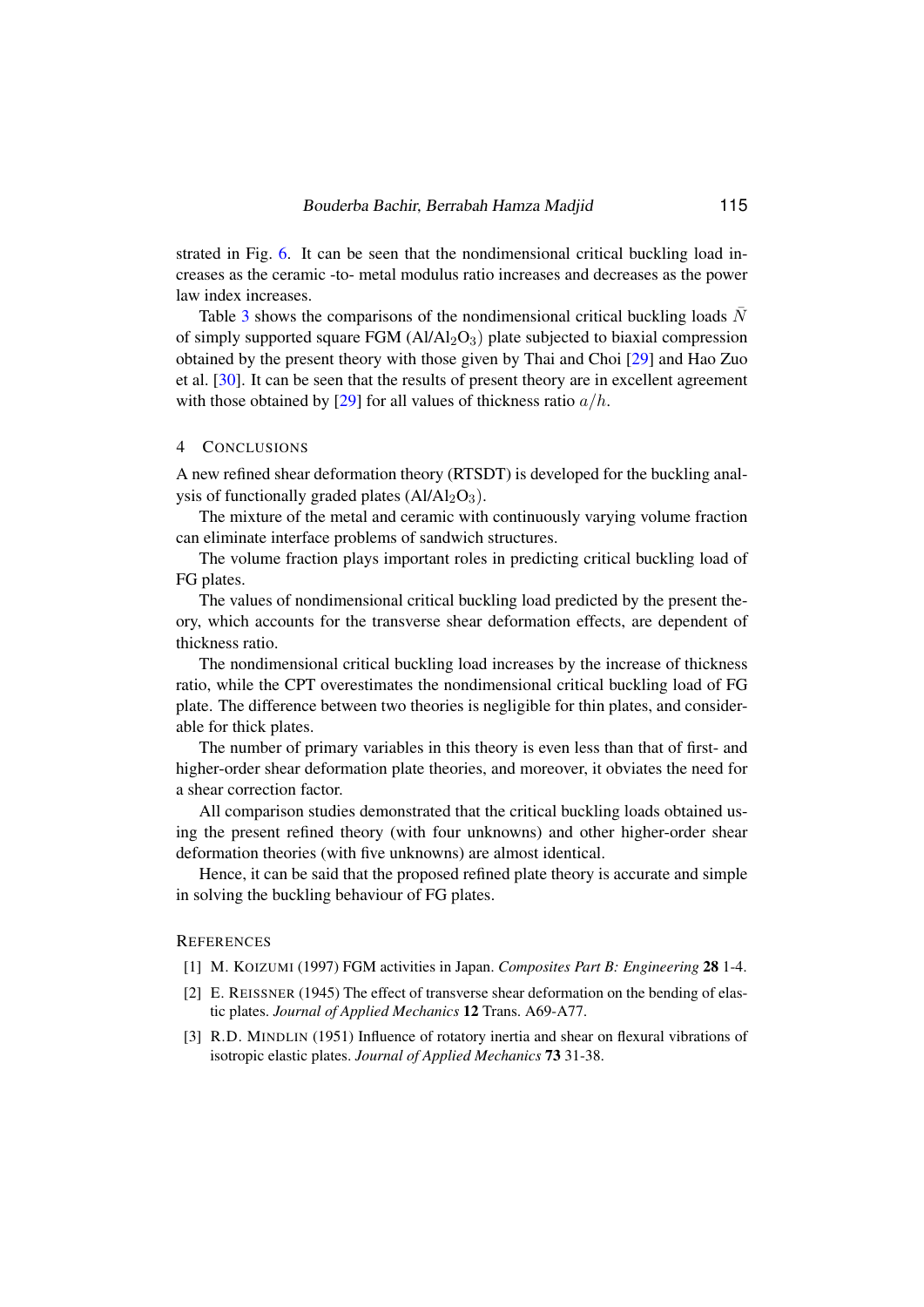- <span id="page-13-0"></span>[4] H. MATASUNAGA (2008) Analysis of functionally graded plates. *Composite Structures* 82 499-512.
- <span id="page-13-1"></span>[5] R.B. NELSON, D.R. LARCH (1974) A refined theory of laminated orthotropic plates. *Journal of Applied Mechanics* 41 177-183.
- <span id="page-13-10"></span>[6] E. REISSNER (1975) On transverse bending of plates including the effect of transverse shear deformation. *International Journal of Solids and Structures* 11 569-573.
- [7] K.H. LO, R.M. CHRISTENSEN, E.M. WU (1977) A high-order theory of plate deformation – part I: homogeneous plates. *Journal of Applied Mechanics* 44 663-668.
- <span id="page-13-2"></span>[8] J.N. REDDY (1984) A simple higher-order theory for laminated composite plates. *Journal of Applied Mechanics* 51 745-752.
- <span id="page-13-3"></span>[9] S.J. SINGH, S.P. HARSHA (2019) Buckling analysis of FGM plates under uniform, linear and non-linear in-plane loading. *Journal of Mechanical Science and Technolog* 33 1761-1767.
- <span id="page-13-4"></span>[10] R.P. SHIMPI (2002) Refined plate theory and its variants. *AIAA Journal* 40(1) 137-146.
- <span id="page-13-5"></span>[11] S.A. AMBARTSUMIAN (1958) On theory of bending plates. *Izv Otd Tech AN Nauk SSSR* 5 69-77.
- <span id="page-13-6"></span>[12] M. KARAMA, K.S. AFAQ, S. MISTOU (2003) Mechanical behavior of laminated composite beam by the new multilayered laminated composite structures model with transverse shear stress continuity. *International Journal of Solids and Structures* 40(6) 1525- 1546.
- <span id="page-13-7"></span>[13] M. AYDOGDU (2009) A new shear deformation theory for laminated composite plates. *Composite Structures* 89 94-101.
- <span id="page-13-8"></span>[14] Z. KACZKOWSKI (1968) "Plates. Statistical Calculations". Arkady: Warsaw.
- <span id="page-13-9"></span>[15] V. PANC (1975) "Theories of elastic plates". Prague: Academia.
- <span id="page-13-11"></span>[16] A. TOUNSI, M.S.A. HOUARI, S. BENYOUCEF, AND AL (2013) A refined trigonometric shear deformation theory for thermoelastic bending of functionally graded sandwich plates. *Aerospace Science and Technology* 24 209-220.
- <span id="page-13-12"></span>[17] B. BOUDERBA, M.S.A. HOUARI, A. TOUNSI (2013) Thermomechanical bending response of FGM thick plates resting on Winkler-Pasternak elastic foundations. *Steel and Composite Structures* 14(1) 85-104.
- <span id="page-13-13"></span>[18] M. LEVINSON (1980) An accurate simple theory of the statics and dynamics of elastic plates. *Mechanics Research Communications* 7 343-350.
- <span id="page-13-14"></span>[19] M.V. MURTHY (1981) An improved transverse shear deformation theory for laminated anisotropic plates. *NASA Technical Paper* 1903.
- <span id="page-13-15"></span>[20] J.N. REDDY, C.F. LIU (1985) A higher-order shear deformation theory of laminated elastic shells. *International Journal of Engineering Science* 23 319-330.
- <span id="page-13-16"></span>[21] M. SOBHY (2016) An accurate shear deformation theory for vibration and buckling of FGM sandwich plates in hygrothermal environment. *International Journal of Mechanical Sciences* 110 62-77.
- <span id="page-13-17"></span>[22] M. TOURATIER (1991) An efficient standard plate theory. *International Journal of Engineering Science* 29(8) 901-916.